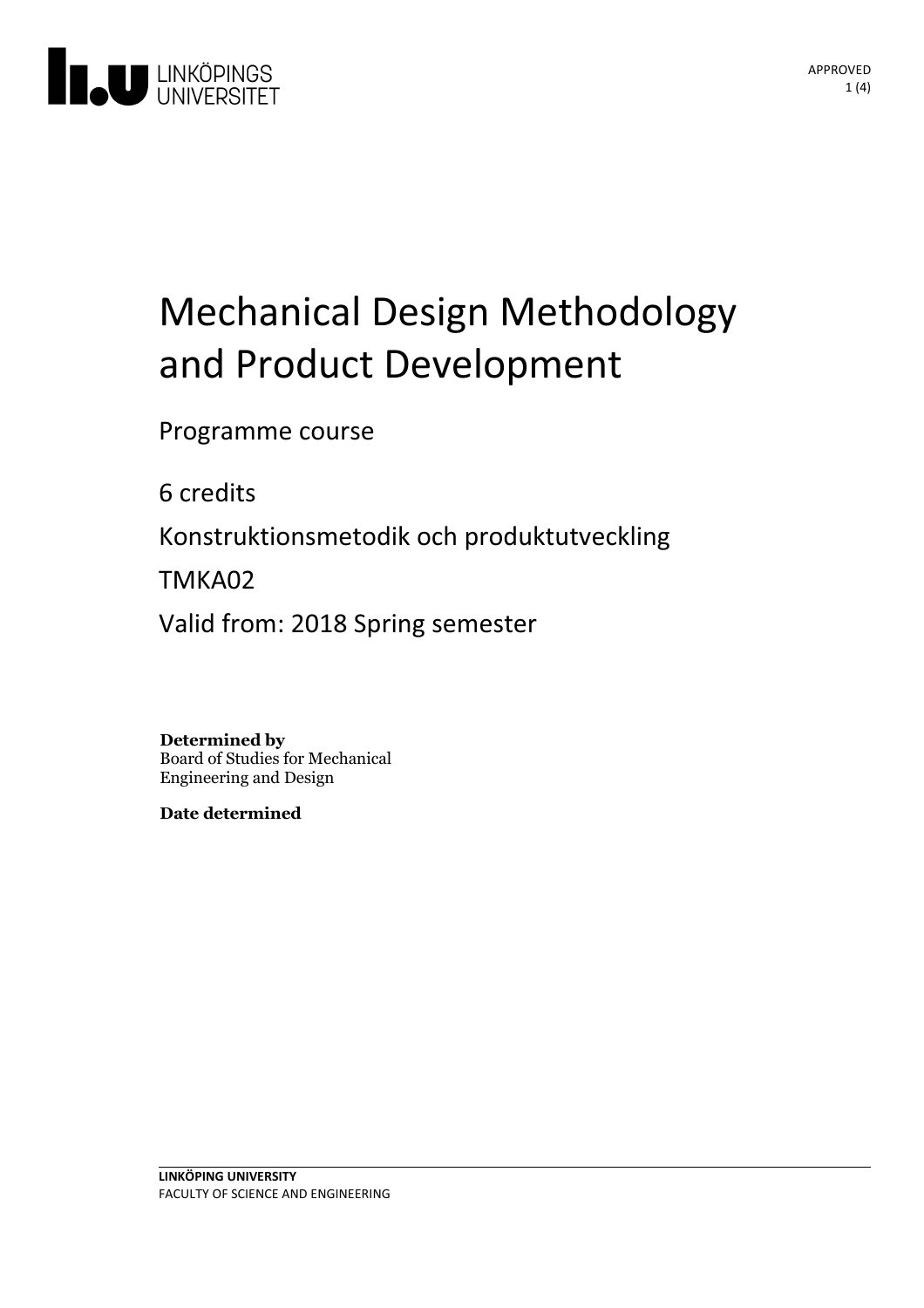### Main field of study

Mechanical Engineering

#### Course level

First cycle

#### Advancement level

 $G<sub>2</sub>X$ 

#### Course offered for

Mechanical Engineering, M Sc in Engineering

#### Prerequisites

Basic knowledge of engineering materials, mechanics, solid mechanics, physics, thermodynamics, fluid mechanics and production engineering.

#### Intended learning outcomes

The course is an introductory course to general design methodology for mechanical engineering problems. After completing the course, students should be able to:

- Tackling minor technical problems in a systematic manner using general design methodology from requirements through concept selection and layout to physical prototype.<br>• Describe and explain the mechanical design process.<br>• Describe the concepts of functional, technical principle and technical
- 
- 
- solution / mean.<br>• Describe and explain existing technical systems / products in terms of the above. Make <sup>a</sup> simple plausibility assessment and design <sup>a</sup> technical solution in
- relation to actual requirements and boundary conditions by applying previously acquired knowledge in mechanics.<br>In small groups perform and both orally and in a written report present<br>orally and in a written report present
- design tasks where the above theoretical targets apply.<br>• Describe some basic design principles for sustainability and environmental
- friendly development (the Hannover Principles).

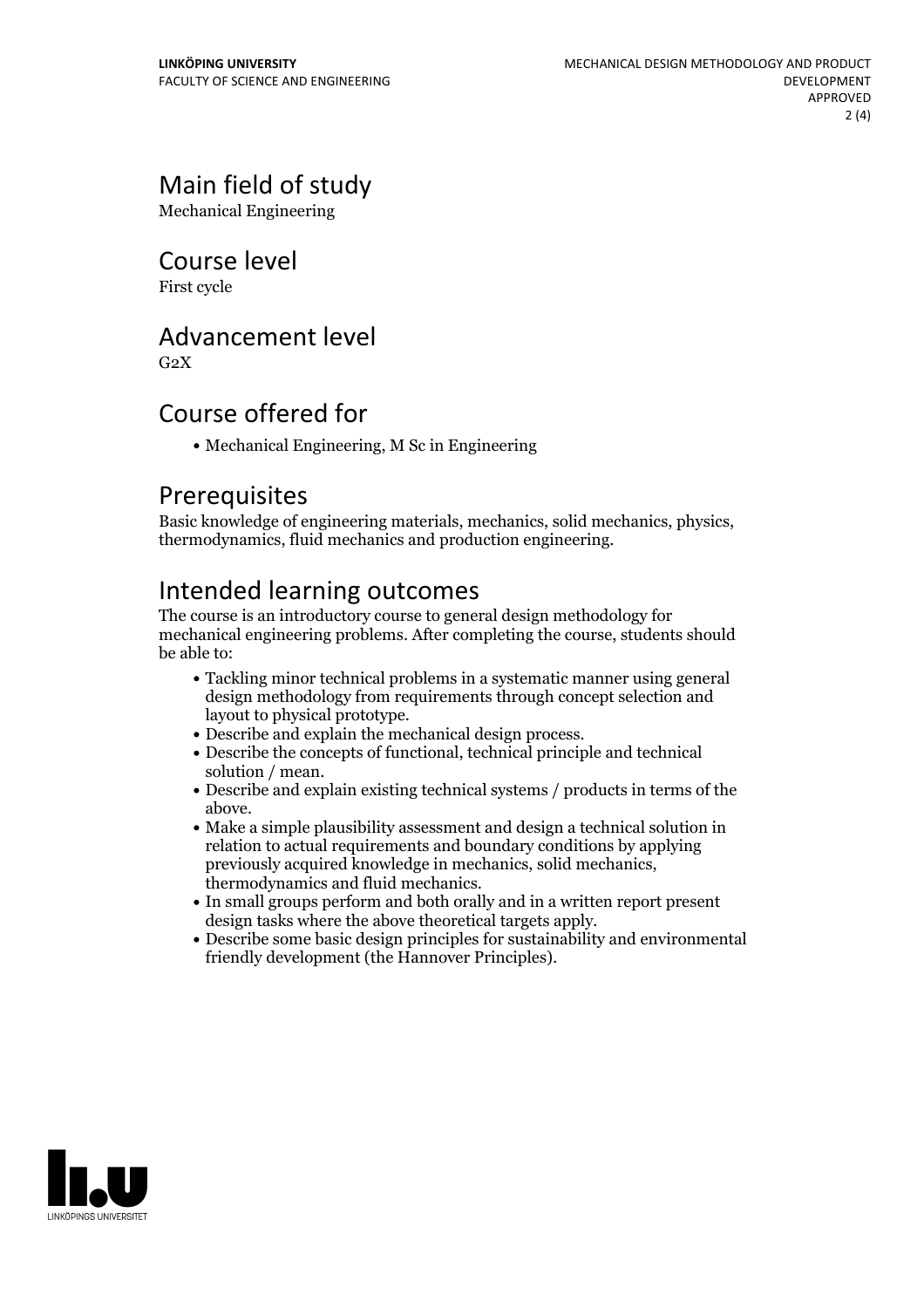#### Course content

- Product development
- The design process and the engineering designer's role
- Types of mechanical design problems
- Group work and project planning
- Problem analysis and specification
- Concept generation, including functional analysis and solution generation
- Concept evaluation
- Layout design
- Detailed design and drawings
- DFM (Design for Manufacturing)
- DFE (Design for the Environment)
- Report writing and oral presentation

#### Teaching and working methods

The course lasts throughout the spring semester and is organized in a series of lectures and two compulsory projects. The lecture series, focusing first study period, introduces and explains the parts of the design methodology from a theoretical perspective. The theoretical part is examined by <sup>a</sup> written examination. The design assignments are implemented in practice in small groups of 4-5 students in parallel with the lectures. The first project focuses on concept generation and is relatively open in terms of choice of solutions. This task will result in a very simple demonstration prototype. The second task is focused on the redesign of an existing concept and will go all the way to a fully working function prototype. The prototype will be manufactured using IEI's mechanical workshop. Thus, the task also includes layout and detail engineering as well as the development of drawings which are important elements in the engineering work. The first task should be presented in <sup>a</sup> report. The second task is recognized by submissions during the project and a final oral presentation.

#### Examination

|                                       | PRA1 Project assignment and conceptual design | 2 credits U, G |  |
|---------------------------------------|-----------------------------------------------|----------------|--|
|                                       | PRA2 Project assignment, detailed design      | 3 credits U, G |  |
|                                       | KTR1 Theory test                              | 1 credits U.G  |  |
| Grades are given as "Fail" or "Pass". |                                               |                |  |

#### Grades

Two grade scale, older version, U, G

#### Department

Institutionen för ekonomisk och industriell utveckling